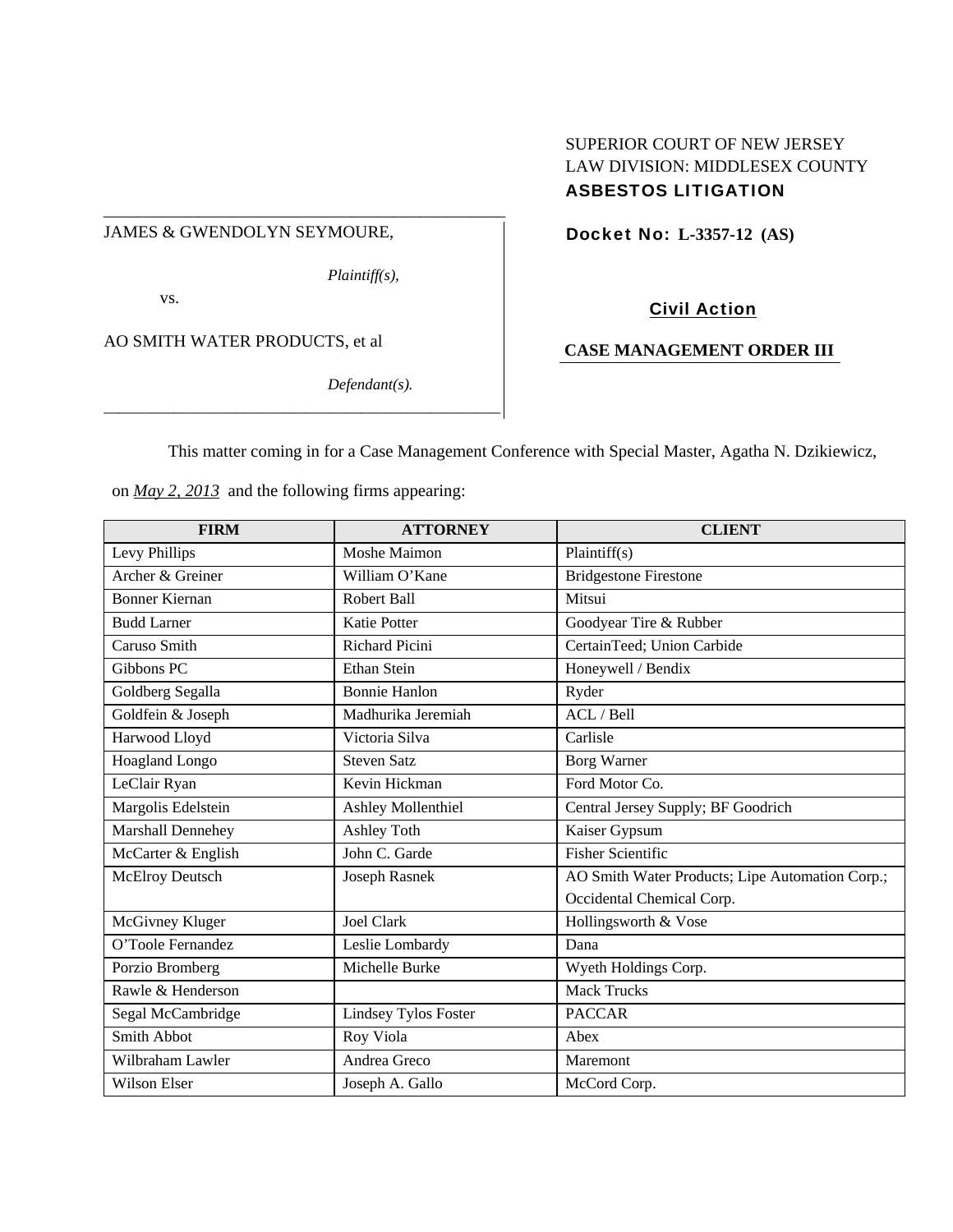IT IS on this **7th** day of **May, 2013** *effective from the conference date;*

ORDERED as follows:

Counsel receiving this Order through computerized electronic medium (E-Mail) shall be deemed by the court to have received a copy of the filed original court document. Any document served pursuant to this Order shall be deemed to be served by mail pursuant to *R*.1:5-2.

#### **DISCOVERY**

| May 10, 2013 | Defendants Borg Warner, Ford, Kaiser, Union Carbide, Mack, Pacor, and Ryder     |
|--------------|---------------------------------------------------------------------------------|
|              | shall provide 2 possible dates for corporate representative depositions by this |
|              | date.                                                                           |

June 10, 2013 Depositions of corporate representatives shall be completed by this date.

#### **EARLY SETTLEMENT**

June 17, 2013 Settlement demands shall be served on all counsel and the Special Master by this date.

#### **SUMMARY JUDGMENT MOTION PRACTICE**

| June 14, 2013 | Summary judgment motions limited to product identification issues shall be filed |
|---------------|----------------------------------------------------------------------------------|
|               | no later than this date.                                                         |

July 12, 2013 Last return date for product identification summary judgment motions.

#### **OTHER MOTIONS**

- June 14, 2013 Filing date.
- July 12, 2013 Return date.

#### **MEDICAL DEFENSE**

July 12, 2013 Defendants shall identify its medical experts and serve medical expert reports, if any, by this date.

#### **LIABILITY EXPERT REPORTS**

- June 21, 2013 Plaintiff shall identify its liability experts and serve liability expert reports or a certified expert statement by this date or waive any opportunity to rely on liability expert testimony.
- July 26, 2013 Defendants shall identify its liability experts and serve liability expert reports, if any, by this date or waive any opportunity to rely on liability expert testimony.

\_\_\_\_\_\_\_\_\_\_\_\_\_\_\_\_\_\_\_\_\_\_\_\_\_\_\_\_\_\_\_\_\_\_\_\_\_\_\_\_\_\_\_\_\_\_\_\_\_\_\_\_\_\_\_\_\_\_\_\_\_\_\_\_\_\_\_\_\_\_\_\_\_\_\_\_\_\_\_\_\_\_\_\_\_\_\_\_\_\_\_\_\_\_\_\_\_\_\_\_\_\_\_\_\_\_\_\_\_\_